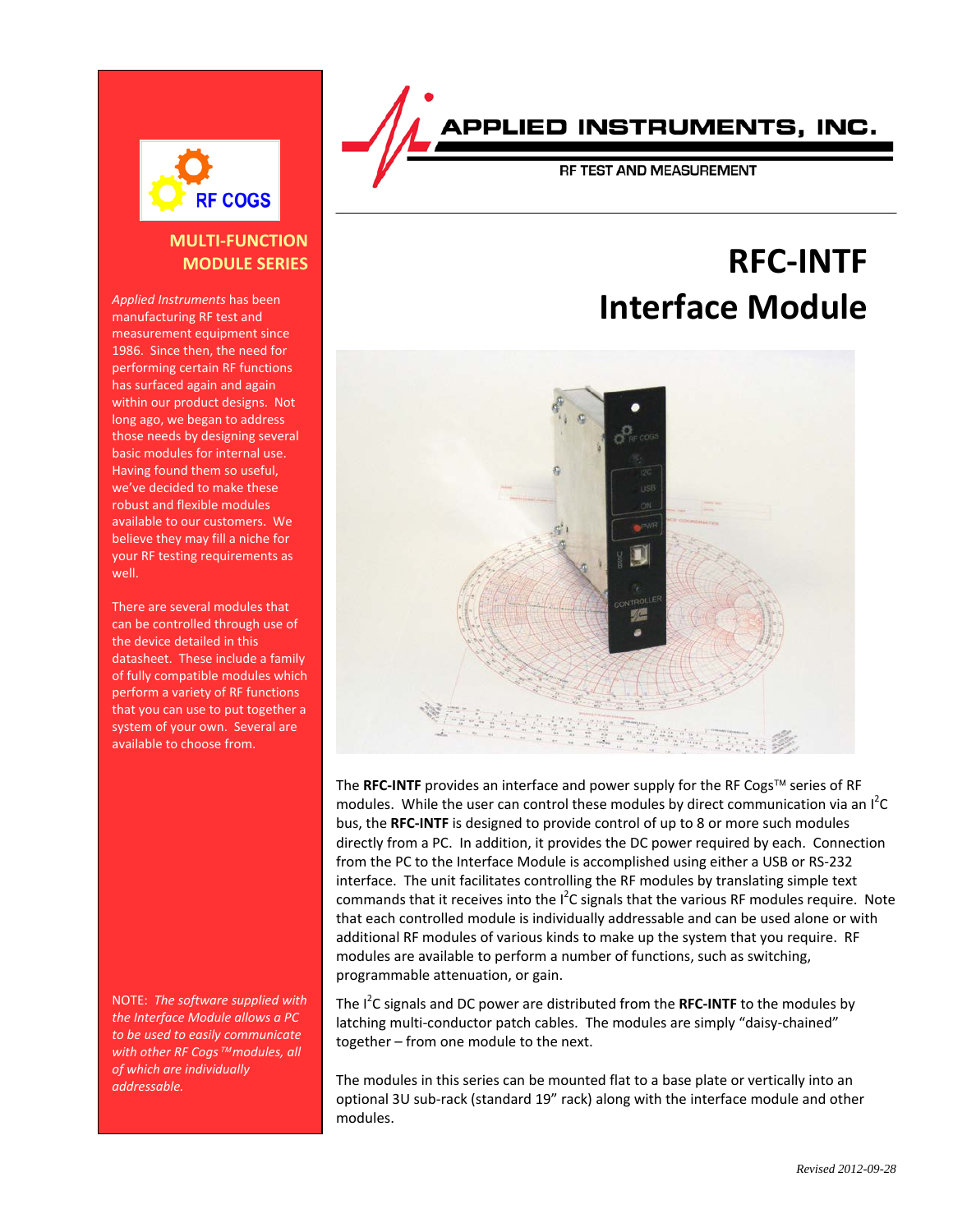#### **FEATURES**

- Provides easy to use interface which allows RF Cogs<sup>™</sup> modules to be controlled by a PC
- Provides the 12V required to power the RF Cogs<sup>™</sup> modules which are connected to it
- Can be used with USB or RS-232 interface
- Works with all of the RF modules in the RF Cogs<sup>TM</sup> series enabling a custom system to be put together
- Versatile mounting options

#### **APPLICATIONS**

- Video and cable system switching
- Test equipment
- Antenna selection
- Filter selection

#### **INCLUDED IN THE RFC-INTF PACKAGE**

- Operation Manual
- Quick-Start Guide
- RFC-INTF RF Interface Module
- Mounting Hardware
- AC Power Cord
- USB cable assembly
- RS-232 cable assembly

#### **OPTIONAL ACCESSORIES**

- Additional RF modules from the RF Cogs™ Series
- Sub-rack for mounting into a 19" rack (3U height) (model RFC-RM)
- Additional cable assemblies (models RFC-CBLxx)

#### **ELECTRICAL SPECIFICATIONS**

| ABSOLUTE MAX RATINGS            | 15 VDC                                  |
|---------------------------------|-----------------------------------------|
| RECOMMENDED OPERATING CONDITION | 12 VDC.                                 |
| LOAD CURRENT                    | 50 mA to 3 A, depending on modules used |

#### **MECHANICAL SPECIFICATIONS**

| <b>SIZE</b>   | Approximately 4 x 3.5 x 0.8 inches or 102 x 89 x 20 mm (See drawing) |
|---------------|----------------------------------------------------------------------|
| WEIGHT        | $0.6$ lbs. $(270g)$                                                  |
| <b>FINISH</b> | Black powder coated, nickel                                          |
| MOUNTING      | Sub-rack, end, or bottom using #6-32 screws                          |
|               | End or bottom mounting requires removing front panel                 |

#### **ENVIRONMENTAL SPECIFICATIONS**

| <b>OPERATING TEMP</b> | $-20$ °C to $+60$ °C (-4 °F to $+140$ °F)                               |
|-----------------------|-------------------------------------------------------------------------|
| STORAGE TEMP          | $-40\degree$ C to +70 $\degree$ C (-40 $\degree$ F to +158 $\degree$ F) |



**FUNCTIONAL BLOCK DIAGRAM**